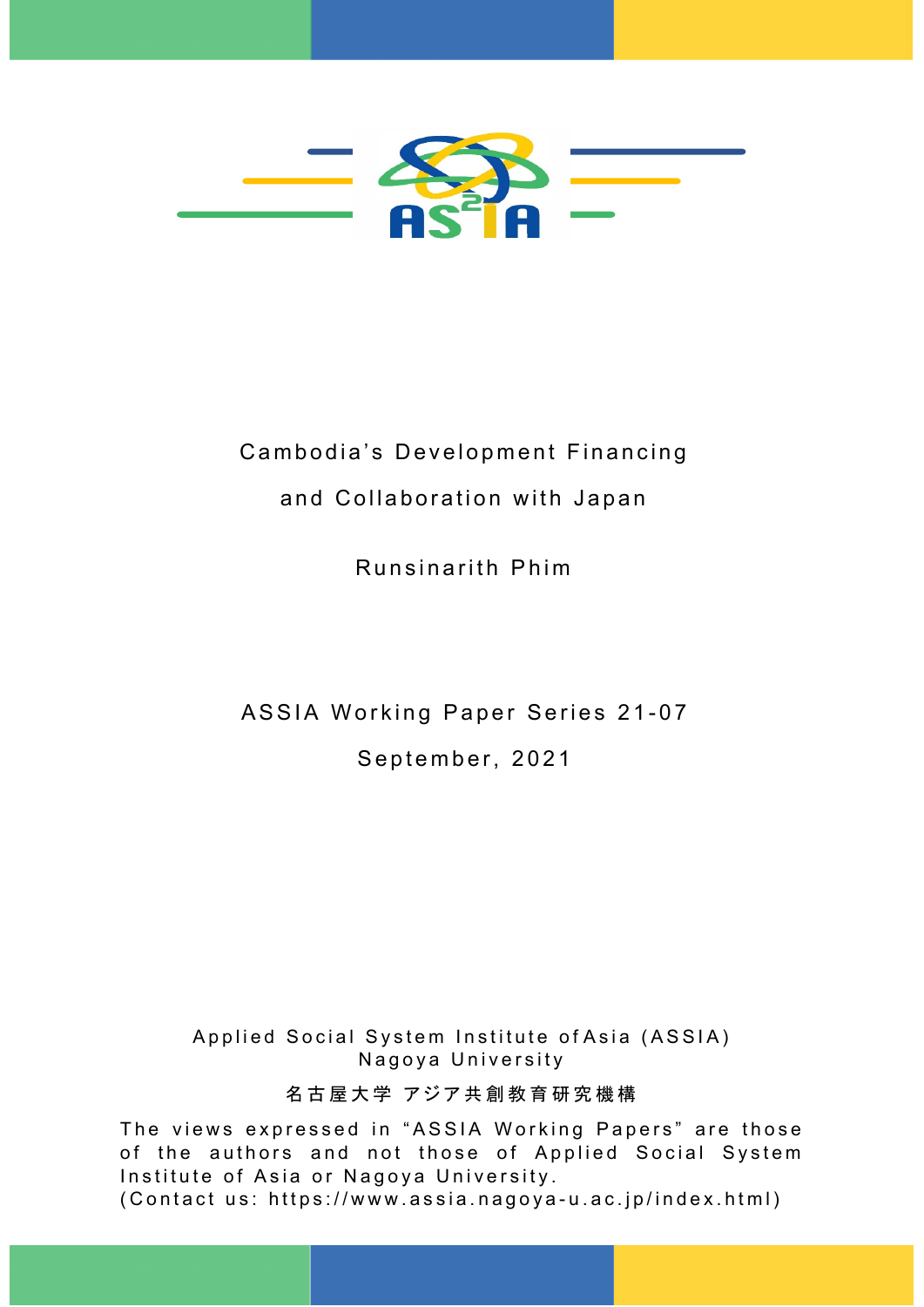AGU/ASSIA and RUPP Joint Seminar on Cambodia / Japan collaboration (August 26, 2021)

## Cambodia's Development Financing and Collaboration with Japan

## Runsinarith Phim [\\*](#page-1-0)

| <b>Table of Contents</b>                                                   |  |
|----------------------------------------------------------------------------|--|
|                                                                            |  |
|                                                                            |  |
|                                                                            |  |
|                                                                            |  |
|                                                                            |  |
|                                                                            |  |
|                                                                            |  |
| 4. Impact of the COVID-19 Pandemic and Availability of Finance up to 20259 |  |
| 4.1. Impact of the COVID-19 Pandemic on Development Finance Flows  9       |  |
|                                                                            |  |
|                                                                            |  |
|                                                                            |  |
|                                                                            |  |

#### List of Tables

|  | Table 1: Capital Investments to Achieve the 2019–2023 Growth Targets 2 |  |  |  |
|--|------------------------------------------------------------------------|--|--|--|
|  | Table 2: Development Finance Projections in Millions of USD 10         |  |  |  |

#### List of Figures

| Figure 1: Finance Inflows to Cambodia from 2001 to 20193                    |  |
|-----------------------------------------------------------------------------|--|
| Figure 2: Share of Japanese ODA to the Overall ODA Received5                |  |
| Figure 3: Overall FDI and Japanese FDI inflow to Cambodia (2015–2020)6      |  |
| Figure 4: Distribution of Cambodian Migrants Abroad (by Country) in 2019, 7 |  |
|                                                                             |  |

<span id="page-1-0"></span><sup>\*</sup> National University of Management, Cambodia runsinarith.phim@gmail.com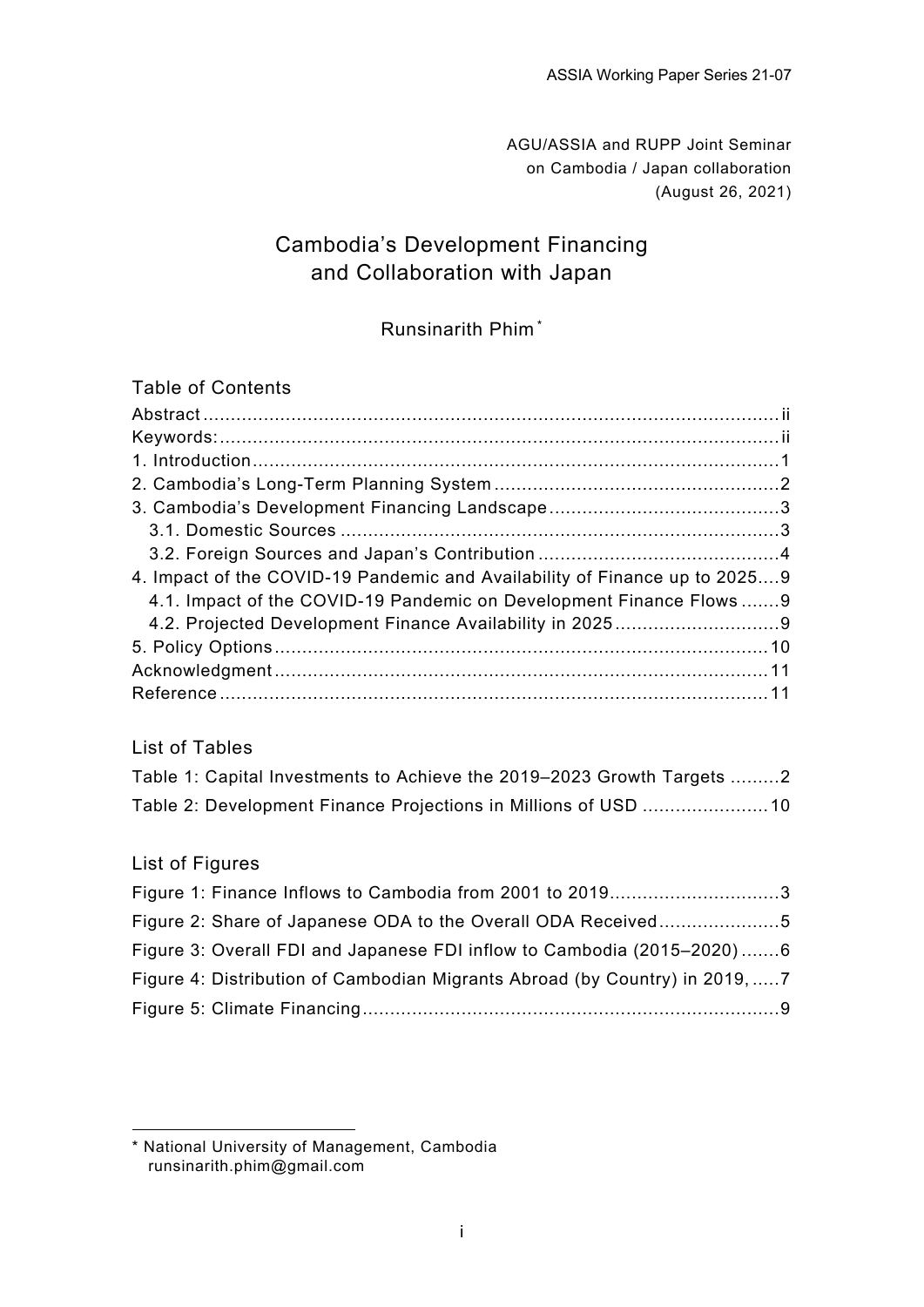## <span id="page-2-0"></span>Abstract

This Development Finance Assessment (DFA) of Cambodia analyzes the public, private, international, and national finance flows available to support investments in the country. The analysis and projection are based on data collected from various secondary sources. This DFA also offers policy recommendations for Cambodia to maximize its level as well as quality and allocation of finance inflows to achieve long-term development objectives.

## <span id="page-2-1"></span>Keywords:

climate finance, development finance, domestic revenue, domestic investment, official development assistance, remittance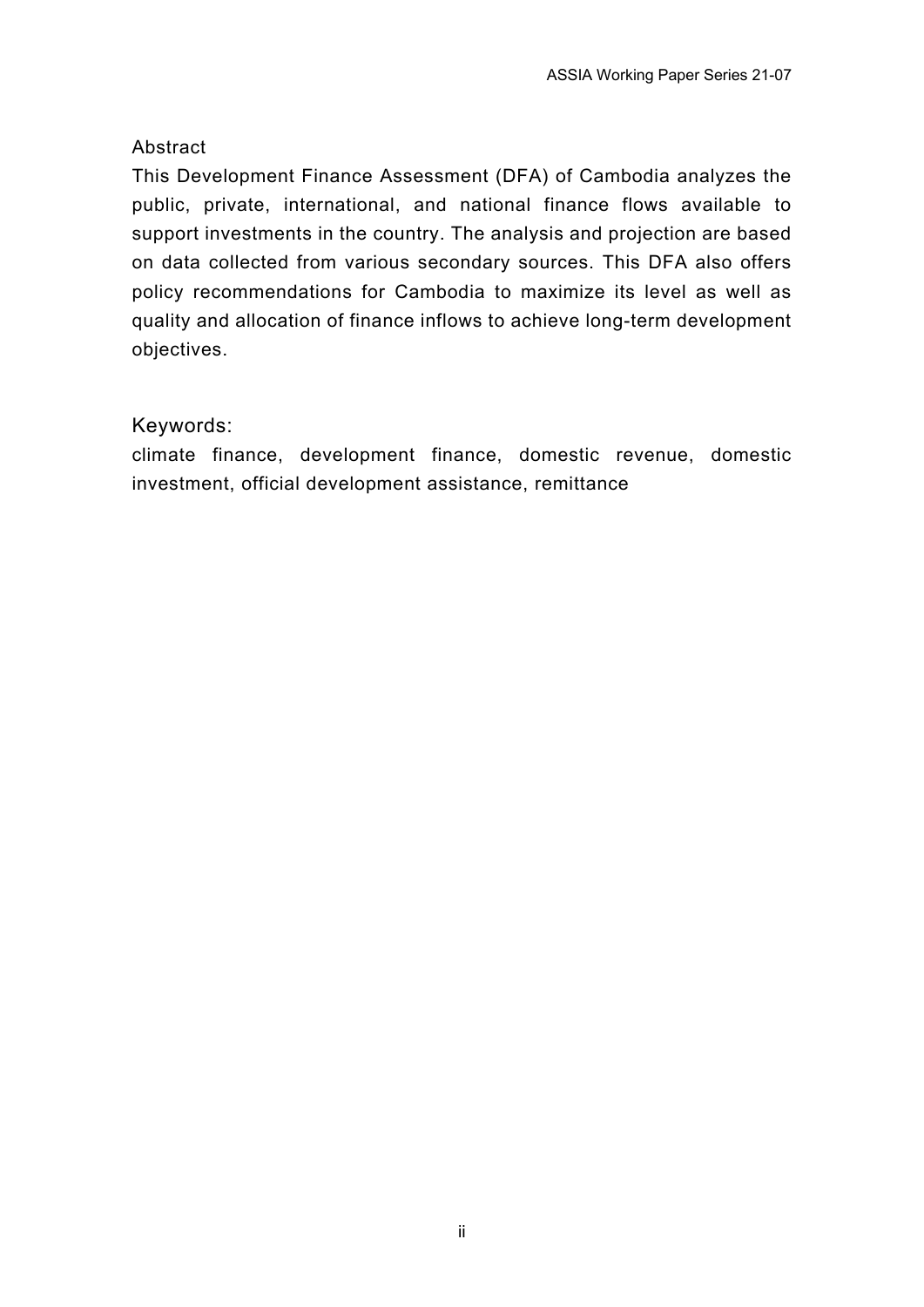## <span id="page-3-0"></span>1. Introduction

Cambodia is one of the Least Developed Countries in Asia. The conflicts and destructions it has witnessed over the years have made it weak and vulnerable in several aspects, including social and physical infrastructure, health and education, governance and institutions, and knowledge and technology. Despite these critical challenges, the country has made tremendous progress over the past three decades. Its greatest achievements are the restoration of political stability and significant improvements in the law-and-order system, enabling the country to reap the benefits of "peace dividends." In addition, the country has surpassed the post-conflict reconstruction stage and entered a new phase of economic development, characterized by open economic policies, with a focus on private-sector-led development and far-reaching macroeconomic reforms.

In the past two decades, as a result of sustained peace and prosperity, Cambodia has, for the first time, met all the three established thresholds for graduation, as declared in the 2021 triennial review organized by the Committee for Development Policy. Committed to transforming Cambodia into an upper middle-income country by 2030 and a high-income country by 2050, the Royal Government has formulated long-term development plans and goals—namely the "Cambodia Vision 2050" and "Cambodia Sustainable Development Goals (CSDGs)"—as well as mid-term plans, such as the Rectangular Strategy (RS) and the National Strategic Development Plans (NSDPs), as policy instruments to achieve these long-term objectives. However, there are many implementation challenges to be overcome while implementing these plans, one of which is the mobilization of financial resources.

This article aims to assess the public, private, international, and national finance inflows available to support investments in the country. It offers policy recommendations on maximizing the level as well as quality and allocation of finance inflows in order to achieve long-term development objectives for Cambodia. The trends, projections, and recommendations are on a mid-term basis (5-year timeframe). Moreover, since the COVID-19 pandemic has had serious financial repercussions on the country, this study estimates the potential losses to be incurred by Cambodia and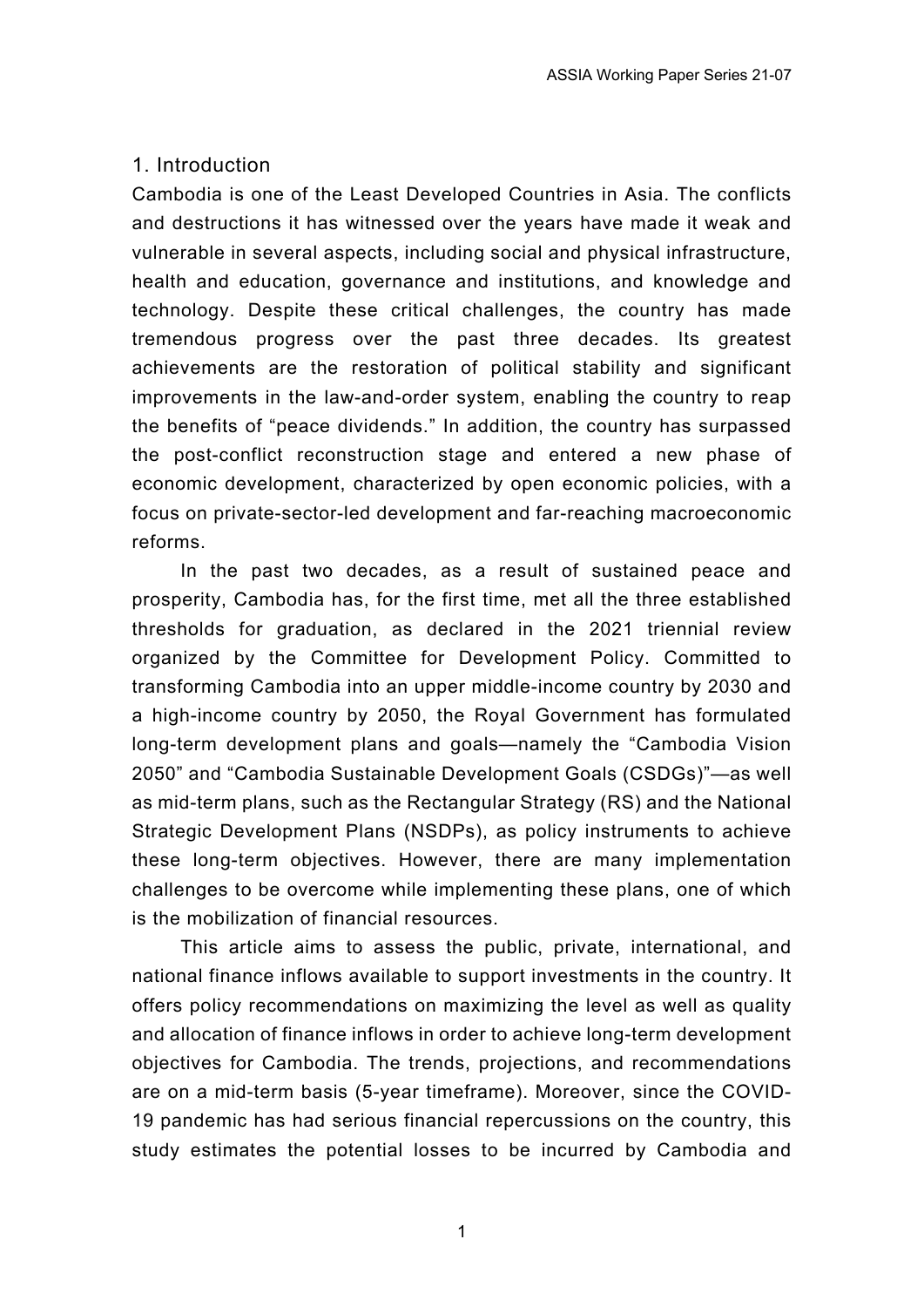establishes a short-term policy response for such emergencies. This policy response focuses on the significance of earmarking solutions for the growing budget deficits in 2020 and 2021.

## <span id="page-4-0"></span>2. Cambodia's Long-Term Planning System

The government has facilitated long-term planning through its five-year plan (NSDP), which entails socioeconomic development priorities shortlisted by the government across a 5-year period starting from 2008. However, it is only when the NSDP 2014-2018 and NSDP 2019-2023 were formulated that the link between the mid-term financial estimates for capital investments from private and public sources, along with financial strategy and plan of action, were introduced.

Since 2014, the government has attempted to identify and assemble the resources and concrete plans of action required to achieve its longterm goals. The latest NSDP recognizes Cambodia's specific resourcing constraints in relation to the level of ambition projected by the CSDGs as well as the Vision 2030 and 2050 objectives. Achieving these objectives would require considerable investments and a proportionate increase in the availability of resources.

Table 1 demonstrates the capital investments required from both private and public sectors as well as domestic and foreign sources to achieve the 2019–2023 growth targets estimated by the government. Nearly 60 billion dollars of capital investment, of which 72.5% would be funded by the private sector, is required to drive sectoral delivery and implement all actions specified in the NSDP 2019-2023.

|                                 |       |        |        |        | (Unit: Millions of US dollars) |        |
|---------------------------------|-------|--------|--------|--------|--------------------------------|--------|
| Source of Finance               | 2019  | 2020   | 2021   | 2022   | 2023                           | Tota   |
| <b>Total Public Investment</b>  | 2,257 | 3,382  | 3,376  | 3,527  | 3,912                          | 16,454 |
| Domestic finance                | 738   | 1,636  | 1,519  | 1,539  | 1,566                          | 7,000  |
| Foreign finance                 | 1,298 | 1,476  | 1,561  | 1,634  | 1,974                          | 8,154  |
| <b>Total Private Investment</b> | 6,519 | 7,447  | 8,524  | 9,774  | 11,174                         | 43,438 |
| Domestic finance                | 2,853 | 3,118  | 3,405  | 3,719  | 4,012                          | 17,107 |
| Foreign finance                 | 3,666 | 4,328  | 5.119  | 6,055  | 7,162                          | 26,331 |
| <b>Total Investment</b>         | 8,776 | 10,830 | 11,901 | 13,301 | 15,086                         | 59,890 |

<span id="page-4-1"></span>Table 1: Capital Investments to Achieve the 2019–2023 Growth Targets

Source: Adapted from NSDP 2019–2023.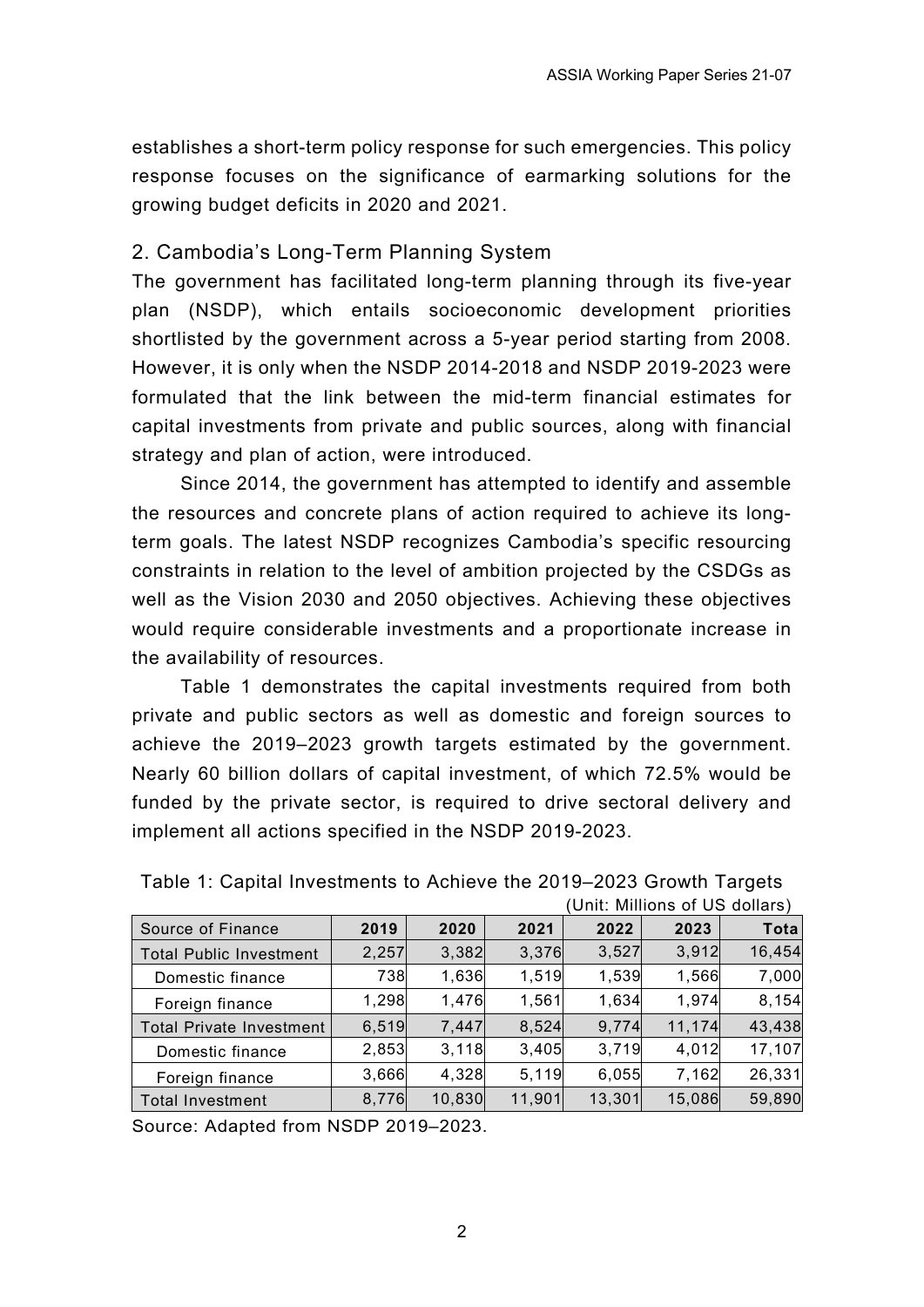## <span id="page-5-0"></span>3. Cambodia's Development Financing Landscape

In September 2015, the United Nations hosted a summit to adopt an ambitious and transformative post-2015 development agenda, including sustainable development goals (SDGs). This agenda is supplemented by equally ambitious and credible means of implementation, one of which is financial resources.

Figure 1 delineates the possible sources of development funds, i.e., from domestic and international avenues as well as public and private sectors, as a share of the GDP from 2001 to 2019. The subsequent sections discuss each of these sources in detail to determine the ways in which the government can capitalize on domestic sources. These sections also highlight Japan's contribution to development financing from the perspective of international sources.



<span id="page-5-2"></span>

Source: Author's illustration based on data collected from various sources.

## <span id="page-5-1"></span>3.1. Domestic Sources

#### 1) Domestic Tax Revenue

Domestic tax revenue increased from 10.0% of GDP in 2001 to 22.0% in 2019 as a result of reforms in tax policy and administration over two decades. Due to this increase in revenue, Cambodia has emerged among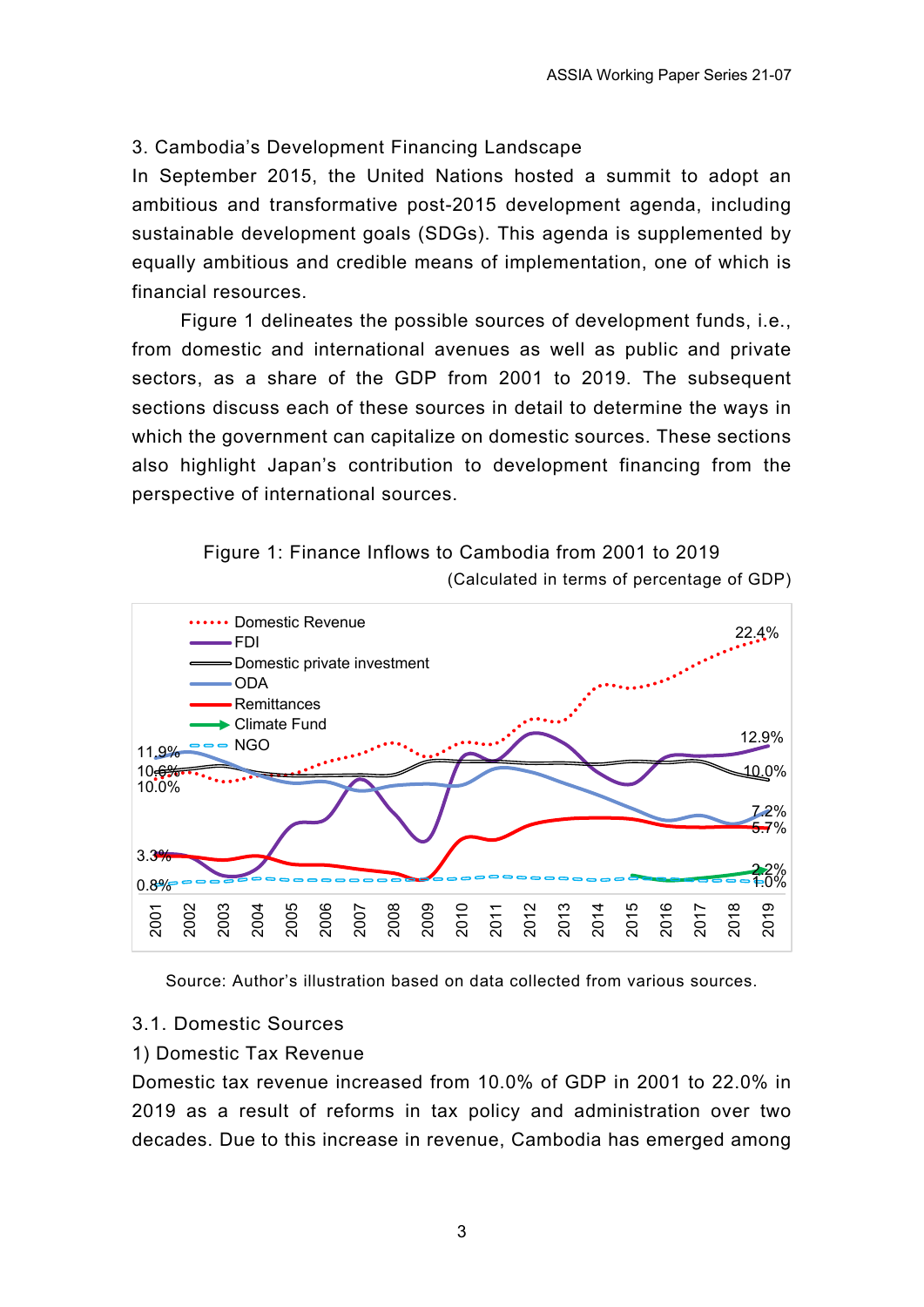the best performers in ASEAN. Nonetheless, in the long run, an effective resource mobilization strategy, especially in terms of non-tax revenue collection, will demand higher levels of coordination and commitment from ministries and other institutions. Significant capacity development is still required to raise non-tax revenues. Some potentially effective strategies for Cambodia to widen its tax base include utilization of income and other personal taxes, expansion of the property tax base, and further strengthening of the tax administration. New and higher taxes, coupled with higher excise duties on alcohol, tobacco, and luxury goods, may also be required. Capital markets as potential means of issuing bonds may be explored as a mid-term financing option to augment domestic revenues.

#### 2) Domestic Private Investment

The share of domestic private investment in GDP is relatively stable compared to other domestic finance sources. However, it decreased marginally from 10.2% of GDP in 2001 to 10.0% in 2019. From the economic development perspective, the private sector has been the primary catalyst for Cambodia's GDP growth, exports, and fiscal revenue in the last decade. However, the level of domestic private investment is lesser than that of other countries in the regions that have sustained high economic growth in the past. One of the most significant challenges faced by the industrial policy in Cambodia is the need to develop financing instruments to establish a broad base of firms in the competitive productive sector. The establishment of operating firms that effectively manufacture goods of universal standards at globally competitive prices requires high levels of organizational and technological capabilities. These operating firms are largely developed through hands-on practice. However, financing such advances is not a simple task, as funds may be used ineffectively.

## <span id="page-6-0"></span>3.2. Foreign Sources and Japan's Contribution

1) Official Development Assistance (ODA)

ODA for grants and loans is intended to strengthen the economies of and promote human welfare in recipient nations, including Cambodia. The ODA inflow to Cambodia has been increasing in absolute terms; however, it has been steadily declining —i.e., from 11.9% in 2011 to 7.2% in 2019—as a share of GDP. Figure 2 depicts the share of Japanese ODA in the overall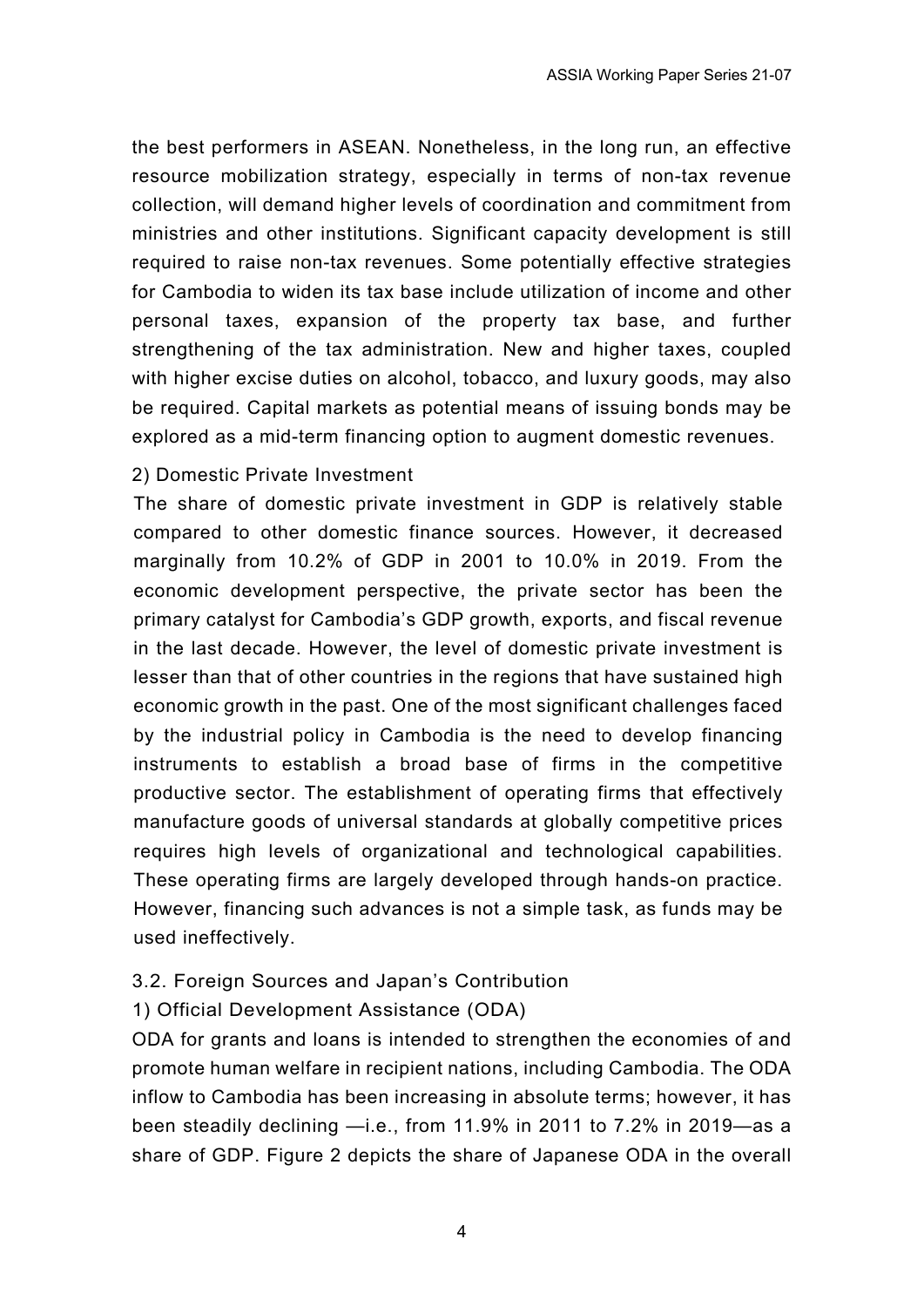ODA to Cambodia from the 1990s to 2019. Consistent with the overall trend, the share declined from 22.8% in the 1990s to 16.5% in the 2000s and further to 10.1% in 2019. This decline in share was expected since the size of the economy is growing and ODA donors need to divert their attention and resources toward countries lesser developed and more vulnerable than Cambodia.

<span id="page-7-0"></span>



There are several approaches to mobilizing more ODA and utilizing it more effectively and efficiently. First, although ODA is an important component of budget capital expenditure, it still requires alignment with the country's policies and goals through key strategies of public financial management reforms, such as the Industrial Development Policy and climate change. Second, recording non-ODA flows and other resources from non-aid providers requires improved and more comprehensive data management. Third, there are benefits of strategically linking the NSDP with the Development Cooperation and Partnership Strategy results framework, as this could help external resources align appropriately with prioritized development projects. Fourth, promoting a more systematic integration of aid from the central and ministerial levels into budget processes depends largely on key public financial management reforms, especially program budgeting.<br>
There are several approximation based<br>
There are several approximation based<br>
There are several approximation based<br>
There are several approximate component of budget capital<br>
the country's p

Source: Author's illustration based on data from the Cambodia Development Council.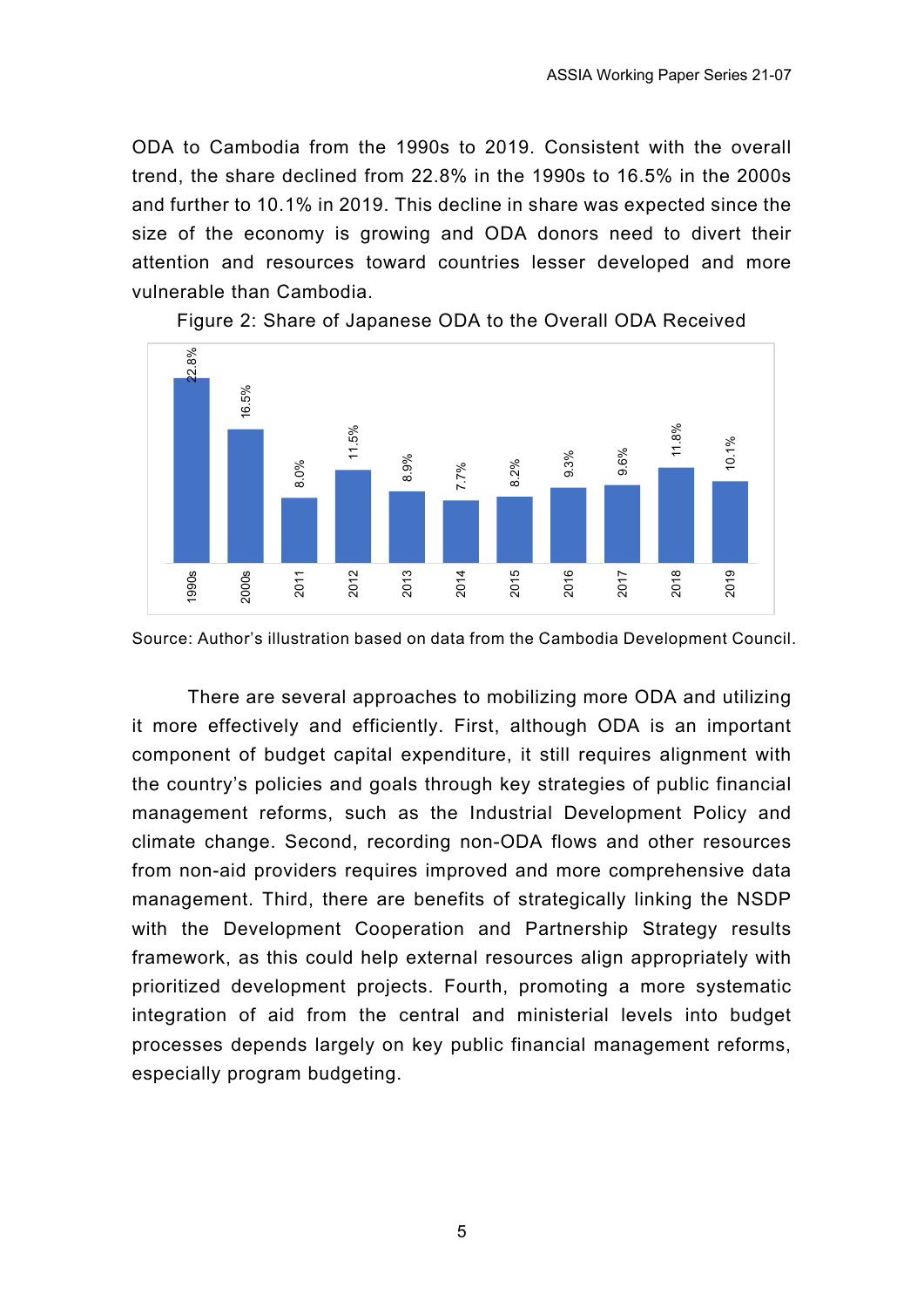## 2) Foreign Direct Investment (FDI)

The volume and the share of FDI in GDP increased in 2019. Although the trend has not been smooth, the estimated amount in 2019 was USD 3.4 billion, equivalent to 12.7% of the GDP. The FDI in Cambodia is concentrated primarily in the garments, tourism, and real-estate subsectors. In 2019, the construction and real-estate sectors received the largest share, i.e., 51%, of the total approved FDI project value, followed by 24% in the tourism sector. Most FDIs are regional investments.

Figure 3 depicts the evolution of recent Japan FDI flow to Cambodia as a share of the total FDI inflow from 2015 to 2020. Despite its unstable trends and relatively low share, Japanese FDI has earned a good reputation in Cambodia. It focused on sectors such as electronic parts, electricity, automobile parts, technical equipment, agro-industry, processing food, hotels, tourism, hospitals, and shopping malls. Japanese businesses and investments in Cambodia are renowned for their quality. They add value to local goods, generate jobs, and help improve the living standards of Cambodian workers. Such reforms are consistent with the vision and mission of the Royal Government of Cambodia.



<span id="page-8-0"></span>Figure 3: Overall FDI and Japanese FDI inflow to Cambodia (2015–2020)

#### Source: Author's illustration based on data from the Cambodia Development Council.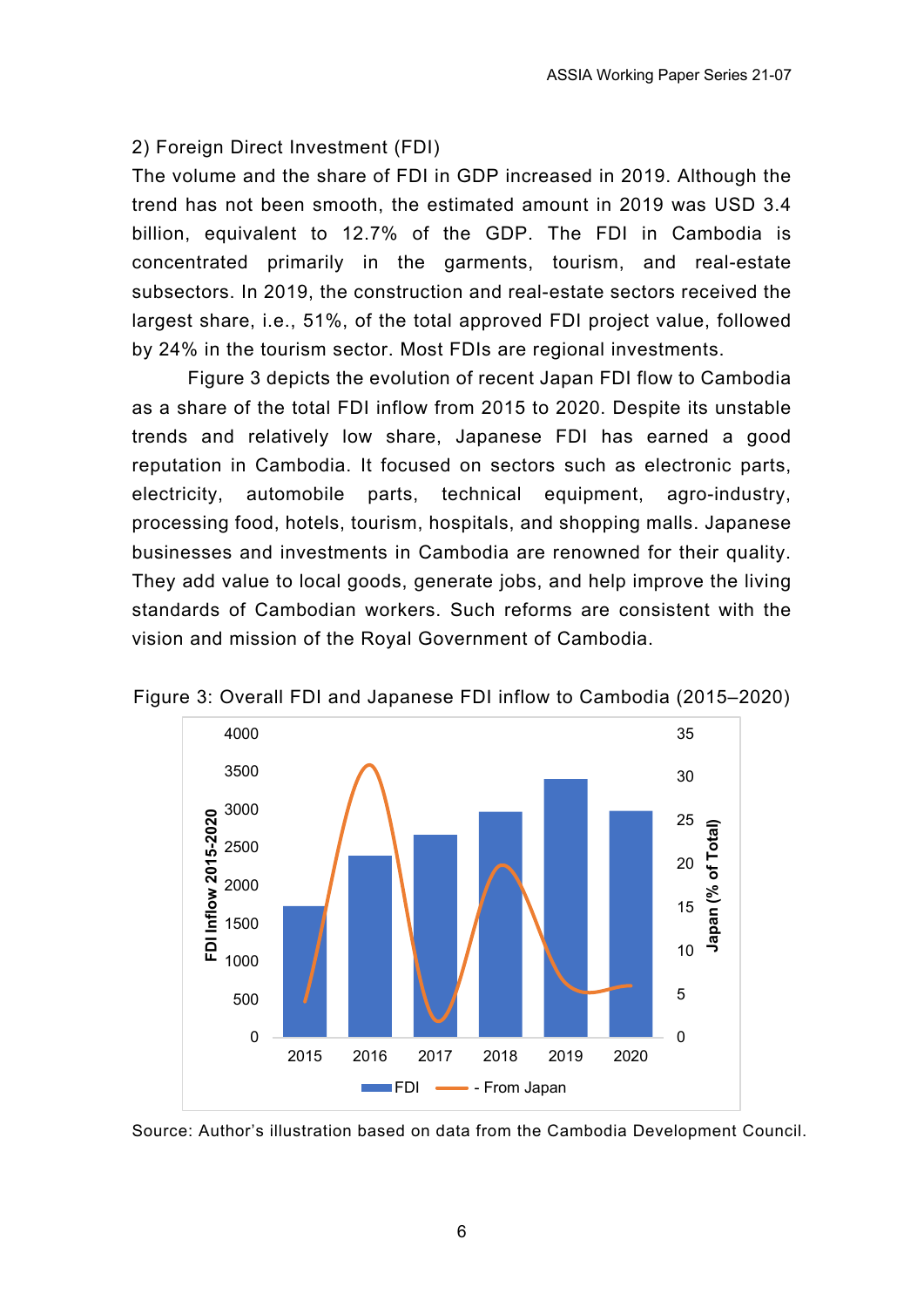Several measures can be used to address the key challenges in terms of the mid-term competitiveness of infrastructure, energy, and skills in attracting FDI inflow. First, since any reform takes a while to produce results in Cambodia, specific attention should be paid to skill shortages already limiting the quantity and quality of FDI. Second, the short-term expansion of FDI should be linked primarily to the expansion of the Special Economic Zones. Third, the zones should be used to attract FDI of higher qualities and in larger quantities. Fourth, the tax exemption system should be reviewed to maximize its benefits.

## 3) Remittance

A growing number of Cambodians, especially young people, are moving abroad to find jobs that offer higher wages. Thailand is their most preferred destination for migration, followed by the Republic of Korea and Malaysia. Remittances, which play a key role in improving the skills of workers and livelihoods in Cambodia, increased significantly over the decade leading up to 2019. Data from the Ministry of Labour and Vocational Training suggests that in 2019, around 1.28 million Cambodians were employed abroad and sent USD 2.8 billion back home. The World Bank remittance report estimates that around 0.2% of migrants were employed in Japan (Figure 4).



<span id="page-9-0"></span>Figure 4: Distribution of Cambodian Migrants Abroad (by Country) in 2019,

Source: Author's illustration based on data from the World Bank.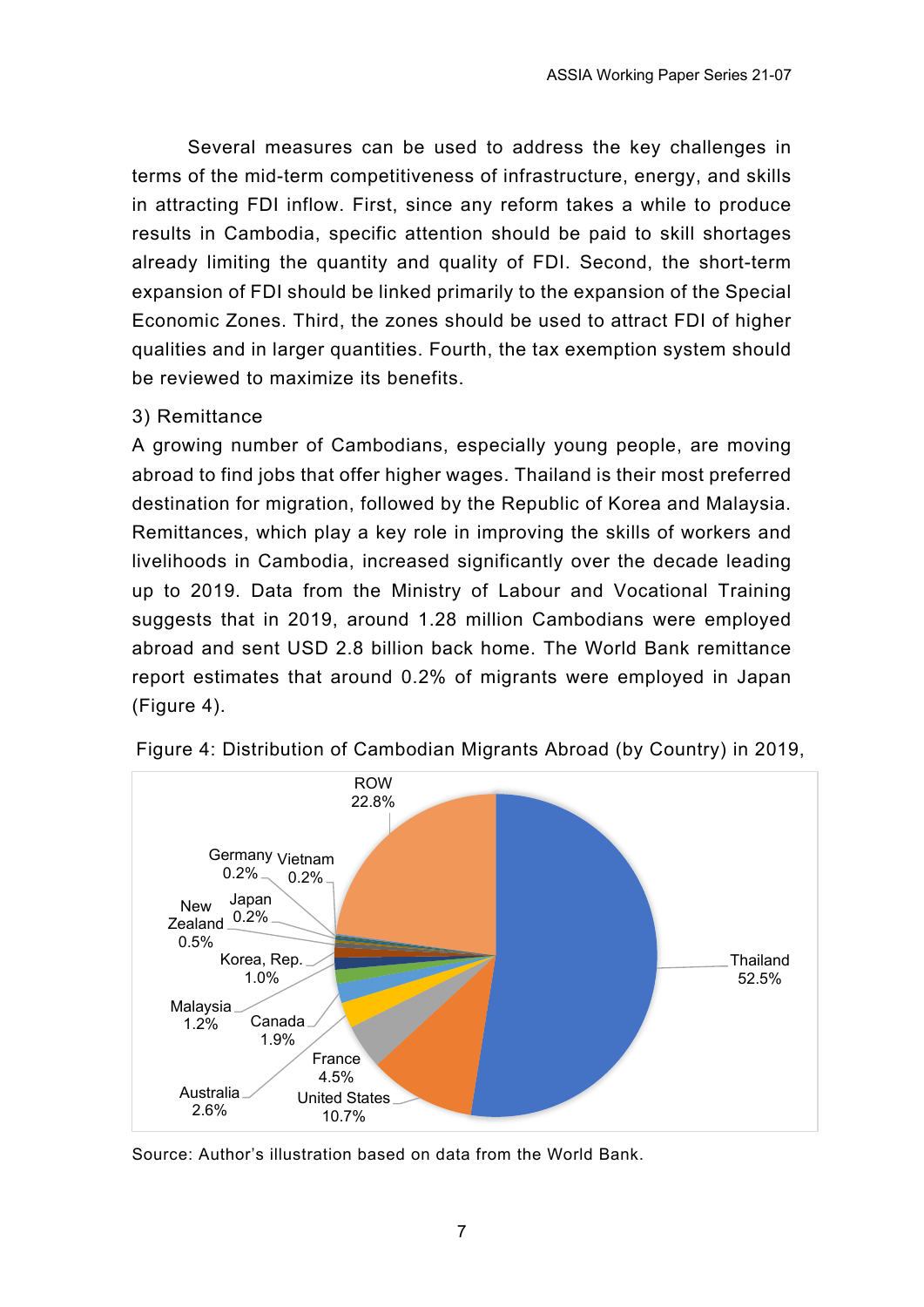Some recommended steps to optimize the potential benefits of remittances begin with the acceleration of national and local implementation of the Labour Migration Policy through the best utilization of government capacities and approaches. As the engagement of stakeholders outside the Ministry of Labour and Vocational Training is limited, creating a specific technical working group and joint monitoring indicators might increase the dialogue on migration issues. Expanding migrant workers' resource centers and their services is essential to boost the impact of remittances on local development and uphold migrants' rights. Finally, there are ample opportunities through South–South cooperation to learn from other experiences in the region.

#### 4) Climate Financing

Climate finance is channeled through multilateral funds, such as the Green Climate Fund, Global Environment Facility, and Climate Investment Funds, as well as targeted loans by multilateral development banks and International Financial Institutions, and bilateral channels. In addition, there are national and regional climate funds as well as private and philanthropic sources of finance. Different climate funds target diverse activities, such as activities for adaptation, mitigation, reducing emissions from deforestation in developing countries known as REDD, and capacity building. They span across sectors and regions. Climate finance has grown significantly in Cambodia, from USD 295 million in 2015 to USD 567 million in 2019 (Figure 5).

Numerous measures that have been implemented to mobilize climate finance include improved and focused oversight to align national priorities and influence development flows. Cambodian bank lenders need to be informed about and aware of how to steer the economic potential of low-carbon, climate-resilient development. Moreover, increasing engagement with small and medium enterprises (SMEs) and the informal sector is crucial in mobilizing finance for climate projects. Microfinance institutions are a valuable resource in providing advice on climate-related financing, such as supporting the distribution of home solar systems and mobilizing bank engagement. Integrating the Climate Change Strategic Plan and the Industrial Development Policy can help identify and prioritize

8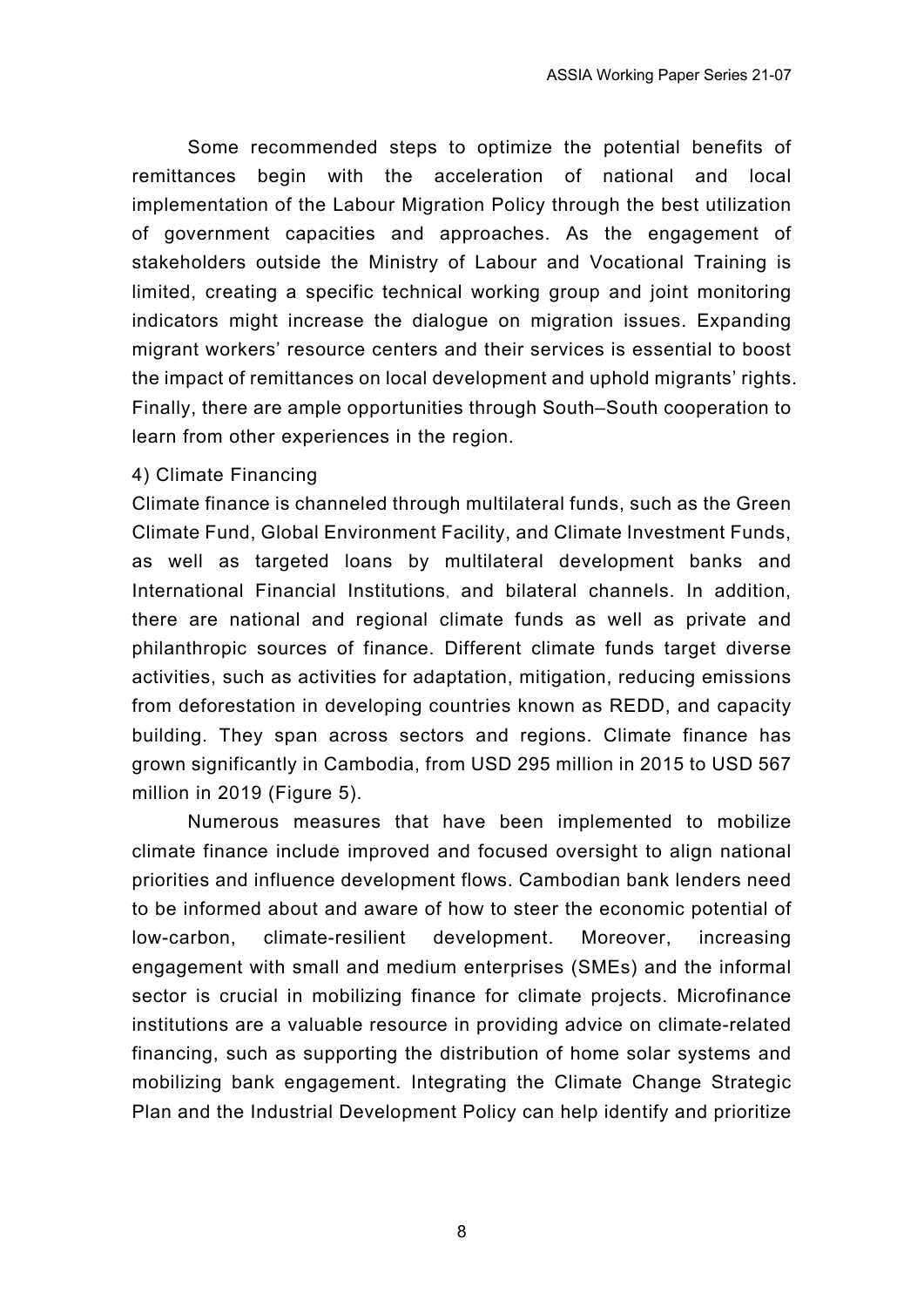mitigation investments and coordinate policy responses on private-sector investments.

<span id="page-11-3"></span>

Figure 5: Climate Financing

Source: Author's illustration based on data from the Ministry of Environment.

<span id="page-11-0"></span>4. Impact of the COVID-19 Pandemic and Availability of Finance up to 2025

<span id="page-11-1"></span>4.1. Impact of the COVID-19 Pandemic on Development Finance Flows The absolute loss in all finance inflows in 2020 owing to the COVID-19 pandemic was estimated to be USD 3.6 billion or 19.8% of GDP. This is broken down as follows: public revenue, USD 1.5 billion; FDI, USD 1.3 billion; domestic private-sector flows, USD 410 million; and remittances, USD 330.9 million. Public revenue is in steep decline because of the rapid fall in economic activity, particularly trade and the purchase of high-value imports. Likewise, private-sector flows—particularly FDI and domestic flows—are also estimated to have declined substantially. The crisis presents challenges to remittance flows, which are set to decline because of the lockdown policies in the host economies.

## <span id="page-11-2"></span>4.2. Projected Development Finance Availability in 2025

The forecasts suggest that the total financing potentially available for supporting national development may have more than doubled to USD 23.4 billion by 2025 (Table 2). However, as a share of GDP, this figure will have risen to 69.8%, driven principally by domestic resource mobilization, FDI, and remittances.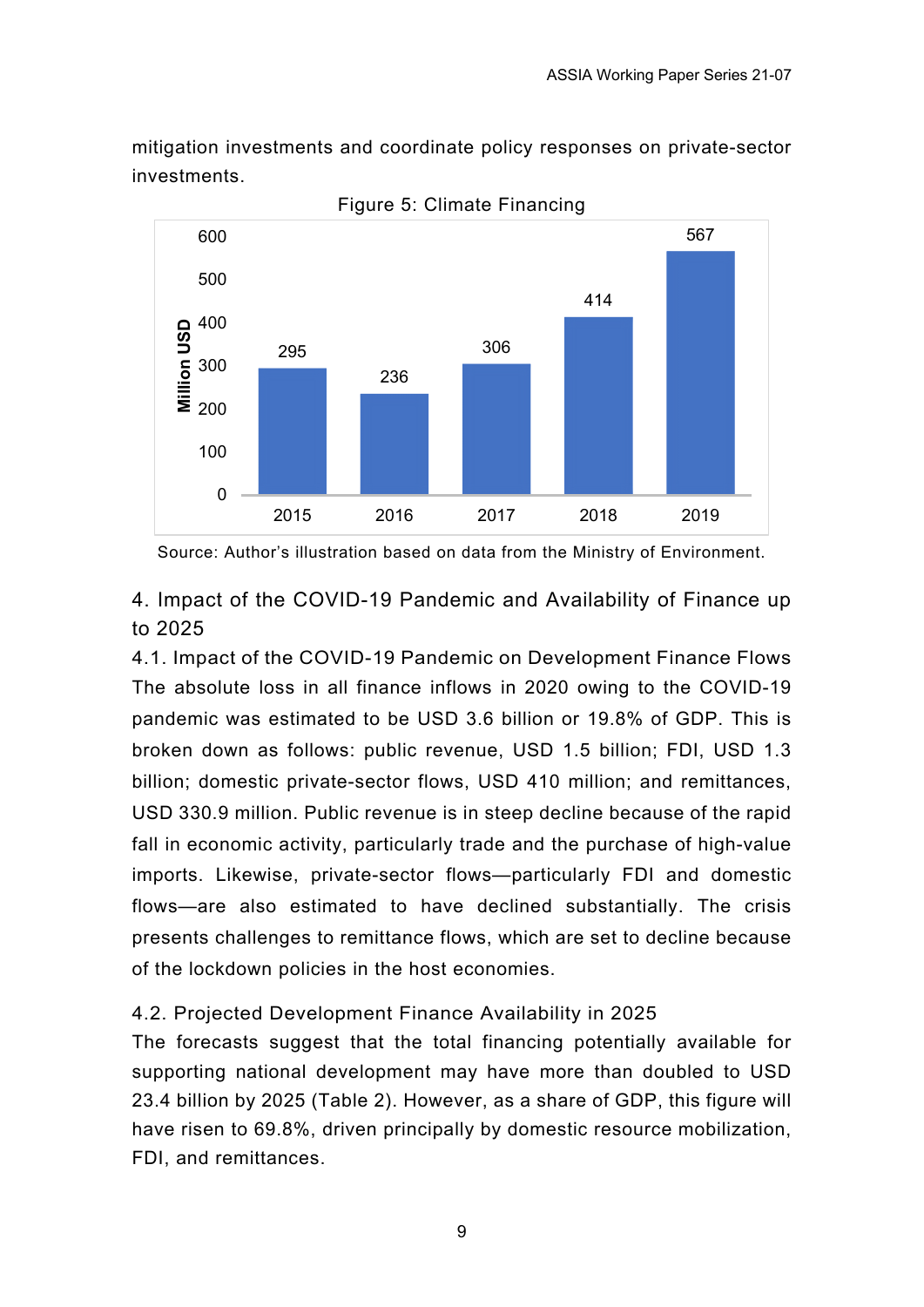<span id="page-12-1"></span>

|                             | 2015   |         | 2019   |          | 2020   |          | 2025   |         |
|-----------------------------|--------|---------|--------|----------|--------|----------|--------|---------|
| DFA Flow                    | Mn USD | $%$ GDP | Mn USD | $%$ GDP  | Mn USD | $%$ GDP  | Mn USD | $%$ GDP |
| Domestic Revenue            | 3,250  | 18.0%   | 5,893  | 22.4%    | 4,967  | 18.9%    | 8.488  | 25.3%   |
| <b>FDI</b>                  | 1,735  | $9.6\%$ | 3,407  | 13.0%    | 2,988  | $11.4\%$ | 4,573  | 13.7%   |
| Private domestic investment | 2.094  | 11.6%   | 2,628  | $10.0\%$ | 2,102  | $8.0\%$  | 3,439  | 10.3%   |
| Remittances                 | 1,182  | $6.5\%$ | 1,515  | 5.8%     | 1,306  | $5.0\%$  | 2,007  | $6.0\%$ |
| Loan                        | 555    | $3.1\%$ | 994    | 3.8%     | 1,333  | $5.1\%$  | 2,123  | 6.3%    |
| Grant                       | 795    | $4.4\%$ | 916    | $3.5\%$  | 736    | 2.8%     | 634    | $1.9\%$ |
| <b>NGO</b>                  | 226    | $1.3\%$ | 246    | $0.9\%$  | 218    | $0.8\%$  | 230    | $0.7\%$ |
| South-South                 | 349    | $1.9\%$ | 394    | $1.5\%$  | 349    | $1.3\%$  | 349    | $1.0\%$ |
| Climate Fund                | 295    | 1.6%    | 567    | $2.2\%$  | 607    | $2.3\%$  | 1,543  | $4.6\%$ |
| <b>Total</b>                | 10.482 | 58.0%   | 16.559 | $63.1\%$ | 14,606 | $55.6\%$ | 23,386 | 69.8%   |

| Table 2: Development Finance Projections in Millions of USD |
|-------------------------------------------------------------|
|-------------------------------------------------------------|

Source: Author's projection based on data from various sources.

To provide a better perspective, in 2005, the total development cooperation funding from ODA, nongovernmental organizations (NGOs), and South–South was approximately equal to the domestic revenue. In 2025, the domestic revenue is projected to be almost twice the value of aid receipts. Assuming the broad validity of the assumptions made for all finance flows, this projection emphasizes the potential criticality of domestic revenue mobilization, coupled with the need for the maximization and better management of key flows.

#### <span id="page-12-0"></span>5. Policy Options

Based on this study's findings, the following set of policy options can be provided. In the short term, the public sector should adopt an emergency financing strategy to address budget deficit challenges from 2021 onward. The key measures include the following:

- 1. Strengthen revenue collection capacities and mechanisms, such as through Tax Inspectors Without Borders, to ensure that multinationals and other large companies are paying their due share of tax.
- 2. Accelerate the expansion of domestic lending instruments. Bond issuance in Khmer riels will help to de-dollarize the economy, reduce the crowding-out effect in the banking sector, and expand monetary policy options.
- 3. Restore the level of FDI and private domestic investments, such as through credit guarantees to firms, especially SMEs, and use tax concessions to boost FDI and domestic investments.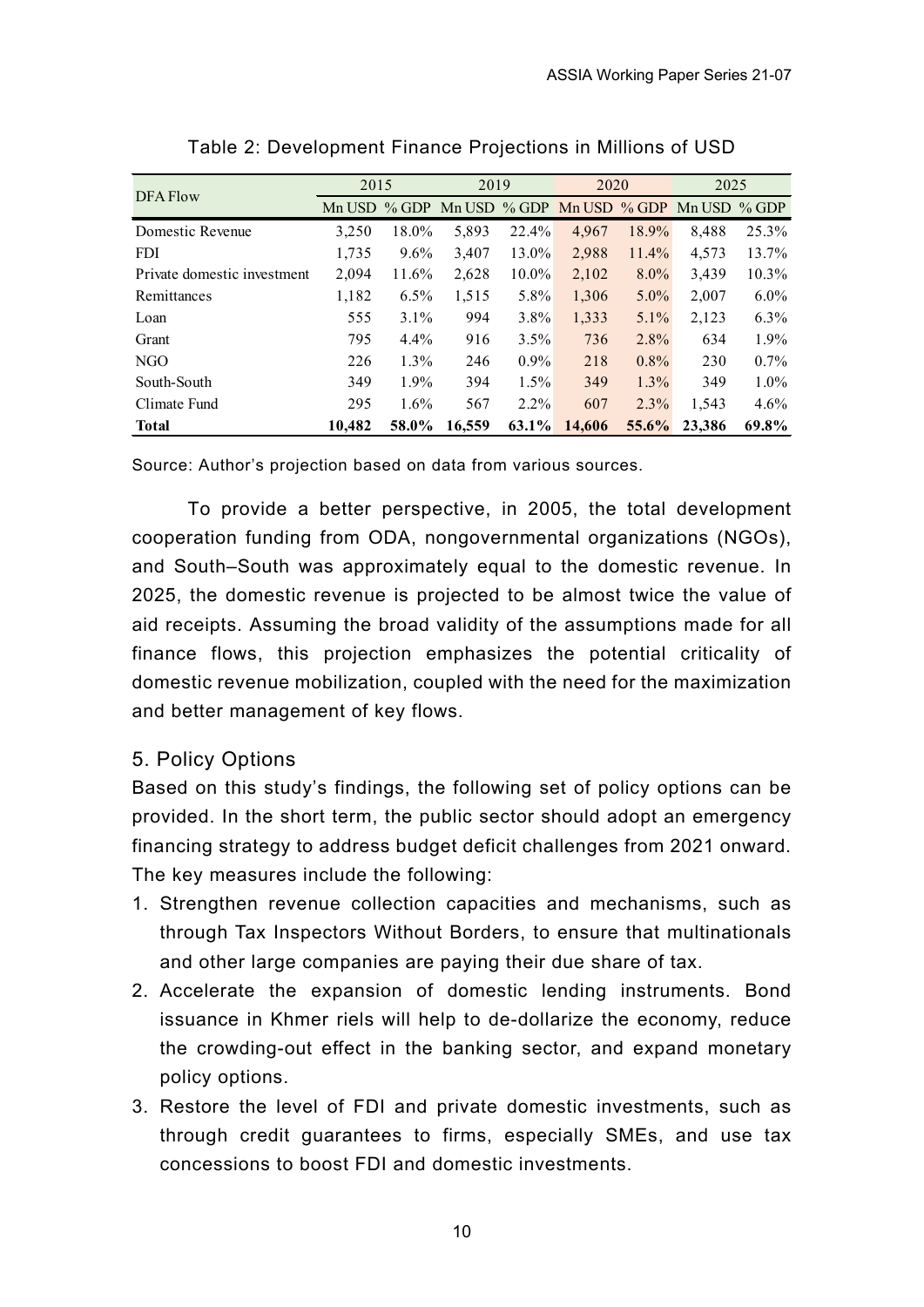4. Realign expenditures in favor of pro-poor economic growth, such as investment in social protection, which have proven to be effective ways of strengthening the economy and controlling poverty.

In the mid to long term, this study recommends that policy innovations be implemented to boost the state's capacity to manage public finances and secure high levels of private capital flows. It suggests the following measures, which are consistent with the conceptual framework of an Integrated National Financing Framework:

- 1. Implementation of "Sin" taxes, such as taxes on gambling, tobacco, and alcohol, as well as other taxes with positive social and environmental externalities should be implemented. This will not only increase revenue collection but also help reduce future public expenditure, such as those on healthcare services.
- 2. The implementation of blended finance that draws on various capital resource flows to increase private investments to achieve CSDGs should be strengthened.
- 3. Engage in innovative, green, and climate change–related financing mechanisms, such as green or SDG bonds, impact investments, and biodiversity finance, to expand sources of finance for development.
- 4. Improve capacity building and institutional changes to enable the state to better facilitate and oversee the ongoing expansion of private-sector flows, with a focus on delivering high-quality investments.

## <span id="page-13-0"></span>Acknowledgment

This research was supported by the Takahashi Industrial and Economic Research Foundation.

## <span id="page-13-1"></span>Reference

- CDC (Council for the Development of Cambodia), CIB (Cambodian Investment Board) and CSEZB (Cambodian Special Economic Zone Board). 2017. "The Council for the Development of Cambodia (CDC) Investment Trend." http://www.cambodiainvestment.gov.kh/why-investin-cambodia/investment-enviroment/investment-trend.html.
- Gupta, Sanjeev, and Jianhong Liu. 2020. "The COVID-19 Crisis and Fiscal Reform in Low-Income Countries." Center For Global Development. https://www.cgdev.org/publication/covid-19-crisis-andfiscal-reform-low-income-countries.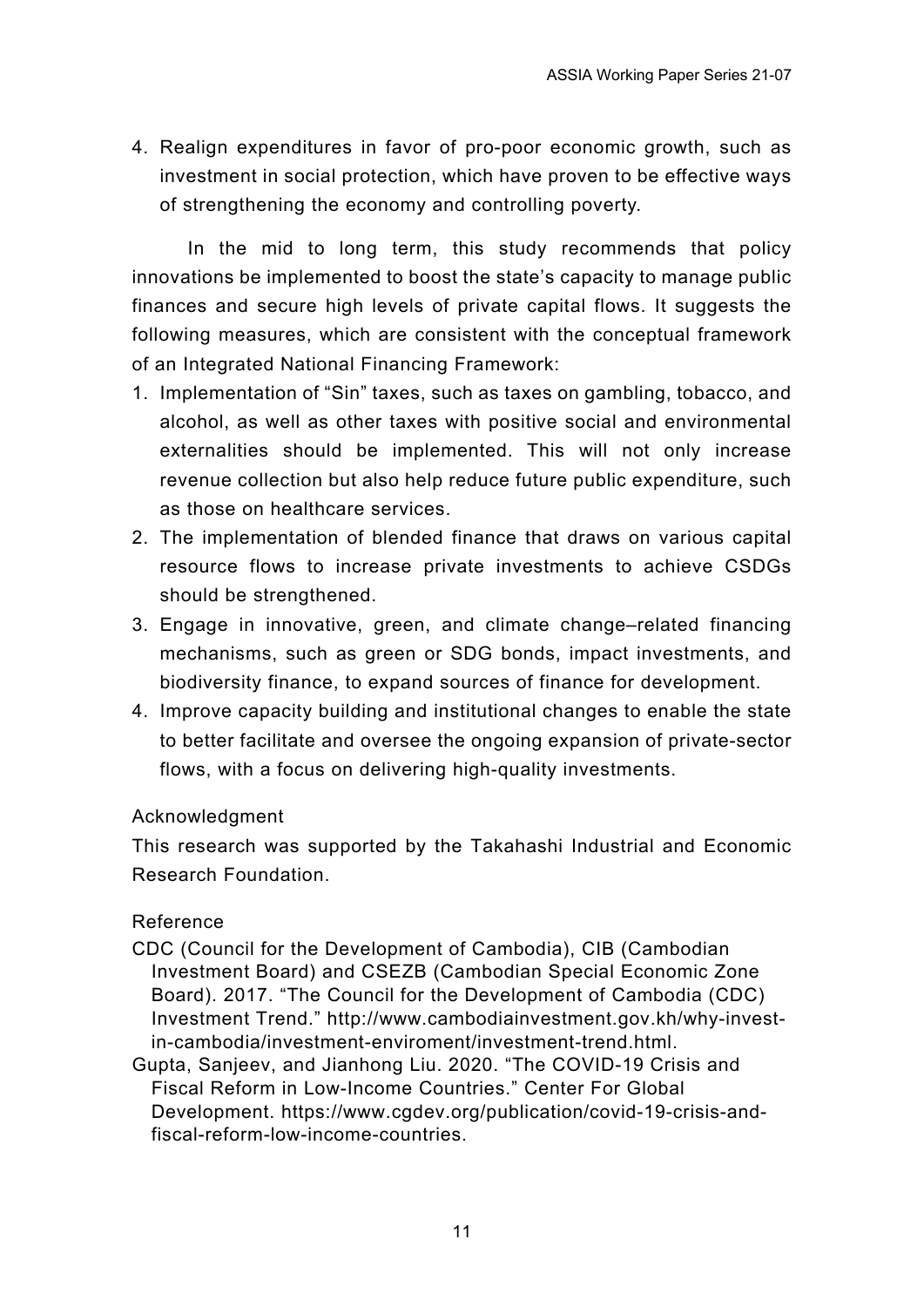NBC (National Bank of Cambodia). "Gross External Debt Position by Sector." Phnom Penh: NBC.

https://www.nbc.org.kh/english/economic\_research/balance\_of\_payme nt\_data.php.

———. "Monetary Survey." Phnom Penh: NBC.

https://www.nbc.org.kh/english/economic\_research/balance\_of\_payme nt\_data.php.

———. 2018. *Bank Supervision Report*. Phnom Penh: NBC.

———. 2020a. "Balance of Payments Statistics Bulletin." First quarter, no. 67. Phnom Penh: NBC.

———. 2020b. *Financial Stability Report.* Phnom Penh: NBC.

OECD (Organisation for Economic Co-operation and Development). 2020a. "The Impact of the Coronavirus (COVID-19) Crisis on Development Finance." Paris: OECD.

http://www.oecd.org/coronavirus/policy-responses/the-impact-of-thecoronavirus-covid-19-crisis-on-development-finance-9de00b3b/.

———. 2020b. "Six Decades of ODA: Insights and Outlook in the COVID-19 Crisis—Development Co-Operation Profiles." Paris: OECD Library. www.oecd-ilibrary.org, 2020. https://www.oecdilibrary.org/sites/5e331623-

en/index.html?itemId=/content/component/5e331623-en.

Schwab, Klaus. 2019. *The Global Competitiveness Report*. World Economic Forum.

http://www3.weforum.org/docs/WEF\_TheGlobalCompetitivenessReport 2019.pdf.

UNCTAD (United Nations Conference on Trade and Development). 2020. *World Investment Report 2020*. New York: United Nations.

https://unctad.org/system/files/official-document/wir2020\_en.pdf.

United Nations. 2020. *Social and Economic Response Plan for COVID-19 in Cambodia*. Phnom Penh: United Nations.

UNDP (United Nations Development Programme). 2016. "Green Bonds." New York: UNDP.

https://www1.undp.org/content/dam/sdfinance/doc/green-bonds.

———. 2018a. "Biodiversity Finance Workbook 2018." New York: UNDP. https://www.biodiversityfinance.net/sites/default/files/content/publicatio ns/BIOFIN%20Workbook%202018\_0.pdf.

———. 2018b. "Enterprise Challenge Funds." New York: UNDP. https://www.sdfinance.undp.org/content/sdfinance/en/home/solutions/e nterprise-challenge-fund.html.

———. 2019. *Making Development Co-Operation More Effective: 2019 Progress Report.* Global Partnership for Effective Development Co-Operation. Paris and New York: OECD and UNDP.

https://www.oecd.org/dac/making-development-co-operation-moreeffective-26f2638f-en.htm.